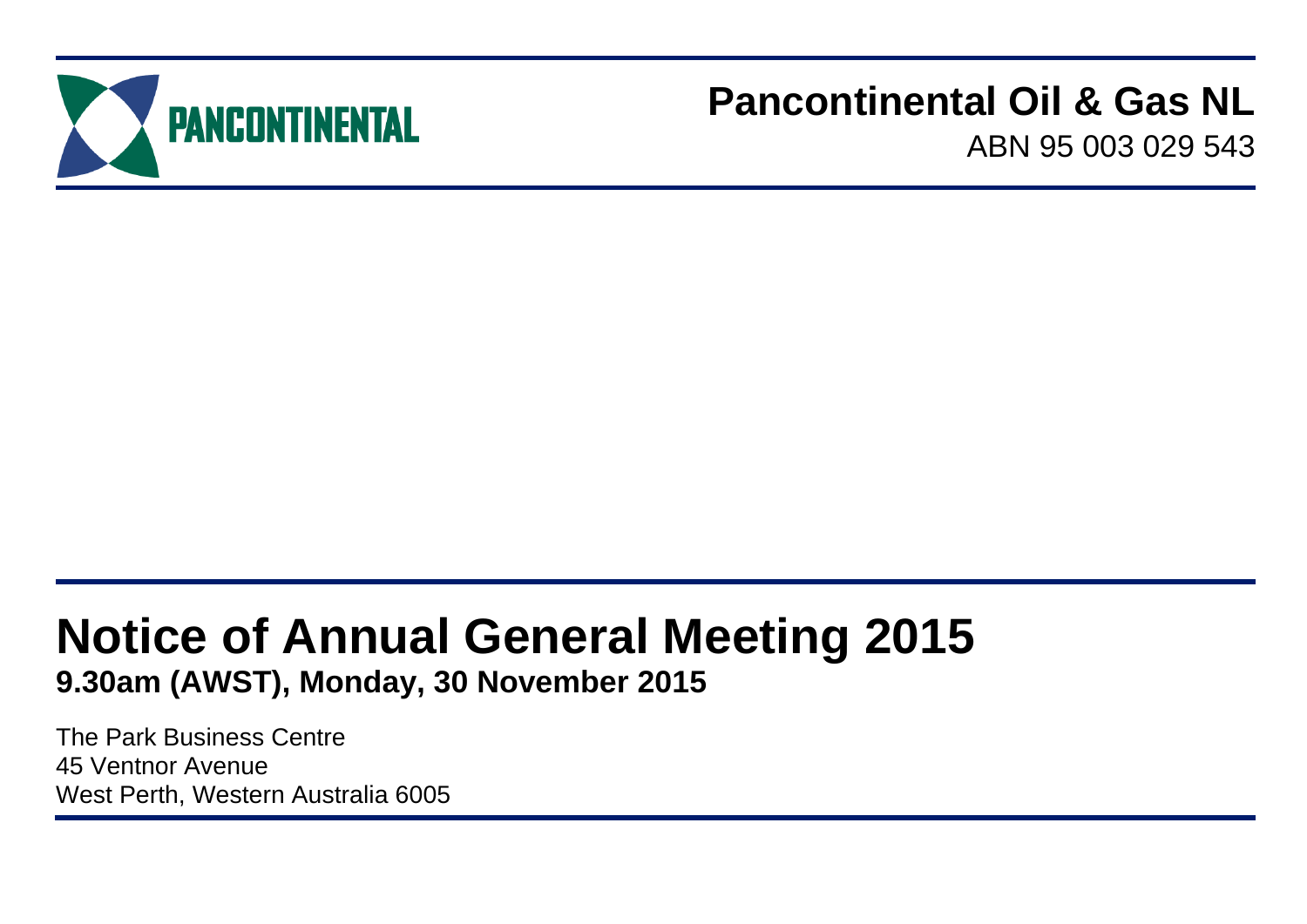## **Pancontinental Oil & Gas NL NOTICE OF MEETING 2015**

The 2015 Annual General Meeting of Pancontinental Oil & Gas NL (**Pancontinental** or the **Company**) will be held at the The Park Business Centre, 45 Ventnor Avenue, West Perth, Western Australia 6005 at **9.30am (AWST)**, **Monday**, **30 November 2015.**

|                | <b>Items of business</b>                                                              |                                                                                                                                                                                                                                                                                                                                                                                      | <b>Type of</b><br>resolution | <b>Voting restrictions</b><br>and further information |
|----------------|---------------------------------------------------------------------------------------|--------------------------------------------------------------------------------------------------------------------------------------------------------------------------------------------------------------------------------------------------------------------------------------------------------------------------------------------------------------------------------------|------------------------------|-------------------------------------------------------|
|                | <b>ORDINARY BUSINESS</b>                                                              |                                                                                                                                                                                                                                                                                                                                                                                      |                              |                                                       |
| $1_{-}$        | <b>Discussion of financial statements</b><br>and reports                              | To receive and consider the Financial Report, Directors' Report and Auditor's<br>Report for the year ended 30 June 2015.                                                                                                                                                                                                                                                             | Not applicable               | Page 3                                                |
| 2 <sub>1</sub> | <b>Adoption of Remuneration Report</b>                                                | To receive and adopt the remuneration report for the year ended 30 June<br>2015.                                                                                                                                                                                                                                                                                                     | Non-binding                  | Page 3                                                |
| 3.             | <b>Re-election of Director</b>                                                        |                                                                                                                                                                                                                                                                                                                                                                                      |                              |                                                       |
|                | <b>Henry David Kennedy</b>                                                            | That, for the purposes of rule 11.7 of the Constitution and for all other<br>purposes, Mr Henry David Kennedy retires by rotation, and being eligible, is<br>re-elected as a Director.                                                                                                                                                                                               | Ordinary<br>Resolution       | Page 3                                                |
|                | <b>SPECIAL BUSINESS</b>                                                               |                                                                                                                                                                                                                                                                                                                                                                                      |                              |                                                       |
| 4.             | Approval of 10% placement capacity                                                    | That, for the purposes of Listing Rule 7.1A and for all other purposes,<br>approval is given for the issue of equity securities in the Company totalling up<br>to 10% of the issued capital of the Company at the time of issue, calculated<br>in accordance with the formula prescribed in Listing Rule 7.1A.2 and on the<br>terms and conditions set out in the Explanatory Notes. | Special<br>Resolution        | Page 4                                                |
| 5.             | <b>Renewal of Proportional Takeover</b><br><b>Approval Provisions in Constitution</b> | That, pursuant to sections 136(2) and 648G of the Corporations Act 2001,<br>the proportional takeover approval provisions in rule 5 of the Constitution of<br>the Company are renewed for a period of three years from the date of this<br>meeting.                                                                                                                                  | Special<br>Resolution        | Page 5                                                |

**Terms used in this Notice and the Explanatory Notes are defined in the glossary on page 7.**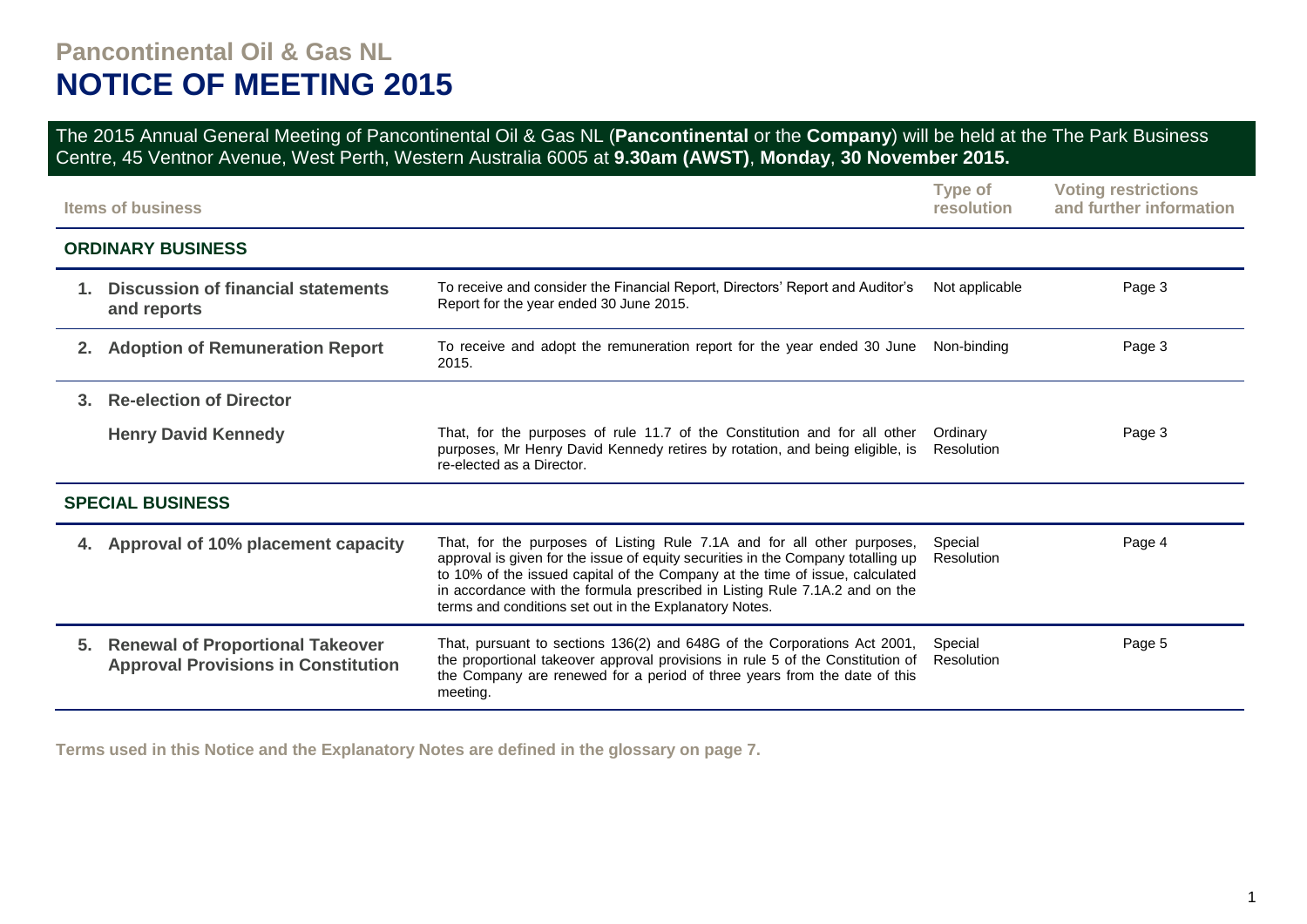## **Pancontinental Oil & Gas NL NOTICE OF MEETING 2015**

#### **VOTING**

#### **Voting Record Date**

Shareholders recorded on the Company's register of members at 5.00pm (AWST) on Friday, 27 November 2015 will be entitled to vote at the AGM.

#### **Becoming a Shareholder**

Shareholders who become registered Shareholders after the date of dispatch of this Notice and who wish to vote at the AGM by proxy should call +61 8 6363 7090 to request a Proxy Form.

Shareholders who become beneficial shareholders of Shares by acquiring Shares after the date of dispatch of this Notice and who wish to vote at the AGM by proxy should contact their broker or intermediary for instructions on how to do so.

#### **How to vote**

Shareholders can vote in one of two ways:

- by attending the AGM and voting; or
- by appointing a proxy to attend and vote on their behalf.

The voting prohibitions and exclusions for each Item are set out in the Explanatory Notes to this Notice.

Shareholders are asked to arrive at the venue 30 minutes prior to the time designated for the AGM, if possible, so that the Company may check their Shareholding against the Company's share register and note attendances.

#### **PROXY FORMS**

#### **Proxy Form**

Enclosed with this Notice is a personalised Proxy Form. The Proxy Form allows Shareholders not attending the AGM to either lodge their vote directly or appoint a proxy to vote on their behalf.

If you hold Shares in more than one capacity, please be sure to complete the Proxy Form relevant to each holding.

#### **Appointing proxies**

Shareholders who are entitled to attend and vote at the AGM may appoint a proxy to act generally at the AGM on their behalf, and to vote.

To appoint a proxy, the attached Proxy Form should be completed and lodged in accordance with the instructions on that form. A proxy or nominee need not be a Shareholder of the Company.

A Shareholder entitled to attend and vote can appoint up to two proxies, and should specify the proportion or number of votes each proxy or nominee is appointed to exercise.

If no proportion or number is specified, each proxy or nominee may exercise half of the Shareholder's votes. If you wish to appoint two proxies or two nominees, please call +61 8 6363 7090 and request an additional Proxy Form.

Any directed proxies that are not voted on a poll at the AGM will automatically default to the Chair, who is required to vote proxies as directed.

A corporate Shareholder or proxy must appoint a person as its corporate representative.

#### **Appointing the Chair as your proxy**

Any proxy given to:

- a member of the Company's Key Management Personnel **other than the Chair**; or
- their Closely Related Parties (including a spouse, dependent, and other close family members, as well as any companies they control)**,**

for Item 2 will not be counted unless the Shareholder directs how the proxy is to vote.

Any undirected proxy given to the Chair for Item 2 by a Shareholder entitled to vote on that Item will be voted by the Chair in favour of that Item in accordance with the express authorisation on the Proxy Form.

The Chair intends to vote all valid undirected proxies for all other Items in favour of those Items, subject to the voting prohibitions and exclusions set out in this Notice.

#### **Power of attorney and corporate representatives**

If the Proxy Form is signed by an attorney, the power of attorney or a certified copy must be sent with the Proxy Form.

A body corporate member or proxy may elect to appoint a representative, rather than a proxy. In such circumstances, written proof of the representative's appointment must be lodged with, or presented to, the Company before the AGM.

A body corporate appointed as a proxy must also lodge a Certificate of Appointment of a Corporate Representative.

#### **LODGING PROXY FORMS**

#### **Deadline**

Proxy Forms must be received by 5:00pm (AWST) on Friday, 27 November 2015.

#### **How to lodge Proxy Forms**

You can lodge your Proxy Forms:

**Mail**: to the Company at PO Box 1154, West Perth, WA 6872.

**Facsimile**: to the Company on +61 8 6363 7099.

Further details on how to lodge your Proxy Form can be found on the Proxy Form.

#### **ENQUIRIES**

Shareholders are invited to contact the Company Secretary by email at [info@pancon.com.au](mailto:info@pancon.com.au) or by telephone on +61 8 6363 7090 if they have any queries in respect of the matters set out in these documents.

#### **By order of the Board of Directors**

#### **Vesna Petrovic**

**Company Secretary** 30 October 2015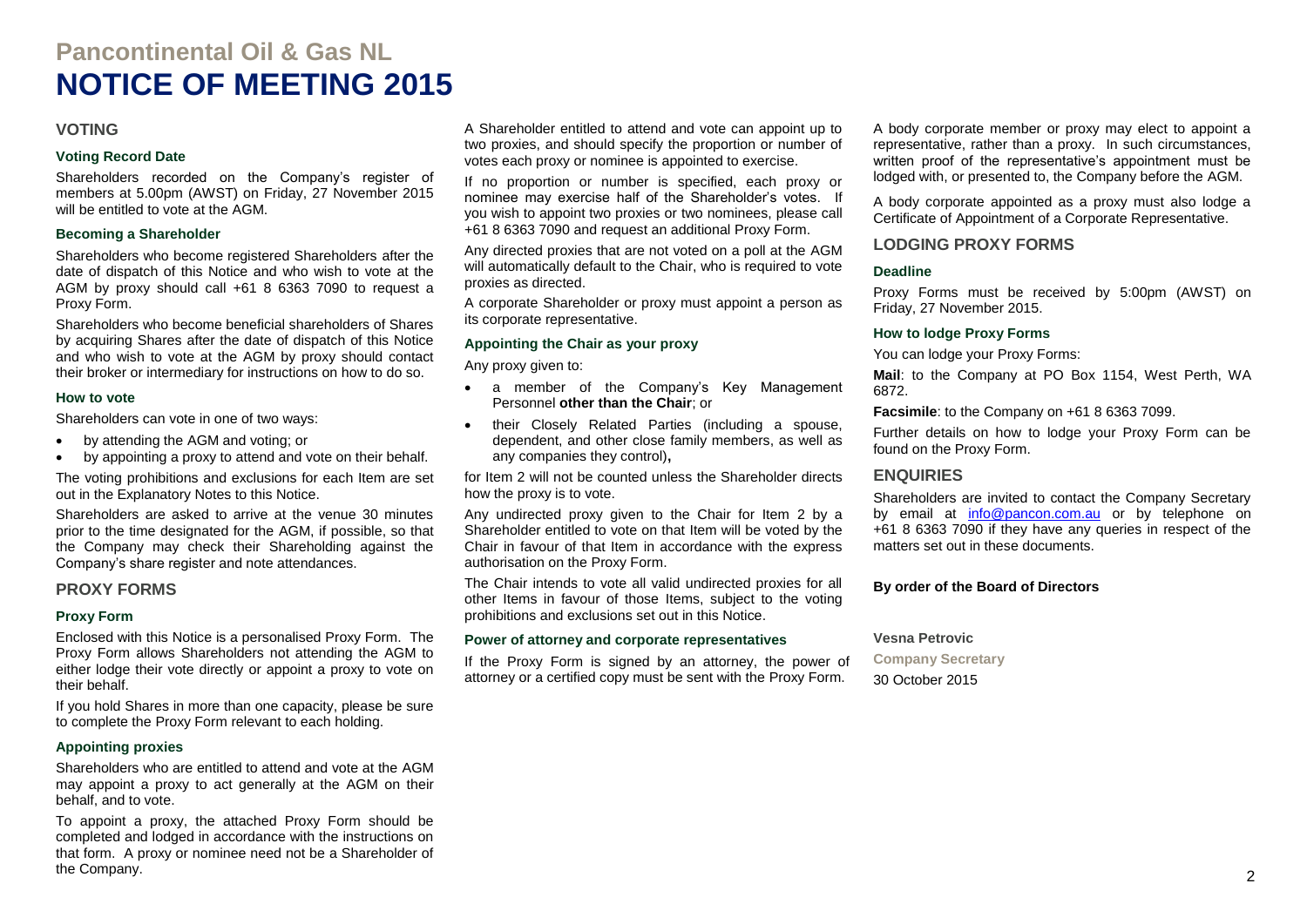## **Pancontinental Oil & Gas NL EXPLANATORY NOTES**

#### **ITEM 1 - DISCUSSION OF FINANCIAL STATEMENTS AND REPORTS**

In accordance with the Corporations Act 2001, Shareholders will have a reasonable opportunity to ask questions concerning the Company's Annual Report, which includes the Company's Financial Report, Directors' Report and Auditor's Report for the year ended 30 June 2015.

A copy of the Company's Annual Report is available on its website at [www.pancon.com.au](http://www.pancon.com.au/) or through ASX at [www.asx.com.au.](http://www.asx.com.au/)

The Company's auditor, Rothsay Chartered Accountants, will be present at the AGM and Shareholders will have an opportunity to ask the auditor questions in relation to the conduct of the audit, the Auditor's Report, the Company's accounting policies, and the independence of the auditor.

The auditor will also respond to any written questions provided these are submitted to the Company no later than five business days prior to the AGM.

There is no requirement for Shareholders to approve the Company's Annual Report.

#### **ITEM 2 – ADOPTION OF REMUNERATION REPORT**

#### **Background**

The Remuneration Report for the financial year ended 30 June 2015 is set out in the Company's Annual Report.

The Remuneration Report sets out the Company's remuneration arrangements for Directors, including the Chief Executive Officer / Executive Director and executive staff.

The Chair will allow a reasonable opportunity for Shareholders to ask questions about, or make comments on, the Remuneration Report at the AGM. Shareholders will then be asked to vote on the Remuneration Report.

The vote is advisory only and does not bind the Company or its Directors. The Company's Board will consider the outcome of the vote and comments made by Shareholders on the Remuneration Report at the AGM when reviewing the Company's remuneration policies.

#### **Spill resolution**

If 25% or more of votes that are cast are voted against the adoption of the Remuneration Report at two consecutive

annual general meetings, Shareholders must vote at the second of those annual general meetings on a resolution to hold another meeting within 90 days, at which all of the Directors must stand for re-election.

At the 2014 annual general meeting, over 90% of votes received approved the adoption of the remuneration report.

#### **Board recommendation**

The Board unanimously recommends that Shareholders vote **in favour** of the adoption of the Remuneration Report.

The Chair intends to vote undirected proxies in favour of Item 2.

#### **Voting prohibitions**

In accordance with the Corporations Act, a vote on Item 2 must not be cast (in any capacity) by or on behalf of a member of the Key Management Personnel or their Closely Related Parties.

The prohibition will not apply if the vote is cast as a proxy for a person who is entitled to vote, where:

- the Proxy Form specifies how the proxy is to vote on Item 2; or
- the proxy is the Chair, who may vote on Item 2 in accordance with the express authorisation on the Proxy Form.

#### **ITEM 3 - RE-ELECTION OF DIRECTOR**

Mr Henry David Kennedy is standing for re-election and will retire in accordance with rule 11.7 of the Constitution and, being eligible, offers himself for re-election as a Director. Mr Kennedy's relevant skills and experience are summarised in this section.

#### **Board recommendation**

The Board (other than the relevant Director in relation to his own re-election) recommends that Shareholders vote **in favour** of the re-election of Mr Kennedy.

The Chair intends to vote undirected proxies in favour Item 3.

**Mr Henry David Kennedy** 

**Term of office** Appointed as Director in 1999

**Independent**

No

#### **Skills and experience**

Mr Kennedy is a Geologist with an extensive history in the Australian and New Zealand oil and gas industries. As Technical Director, Mr Kennedy led the establishment and development of a number of successful companies who were involved in numerous discoveries in Western Australia and New Zealand.

#### **Interests in the Company**

Mr Kennedy's interests in the Company are as follows:

141,351,602 shares; and

500,000 options

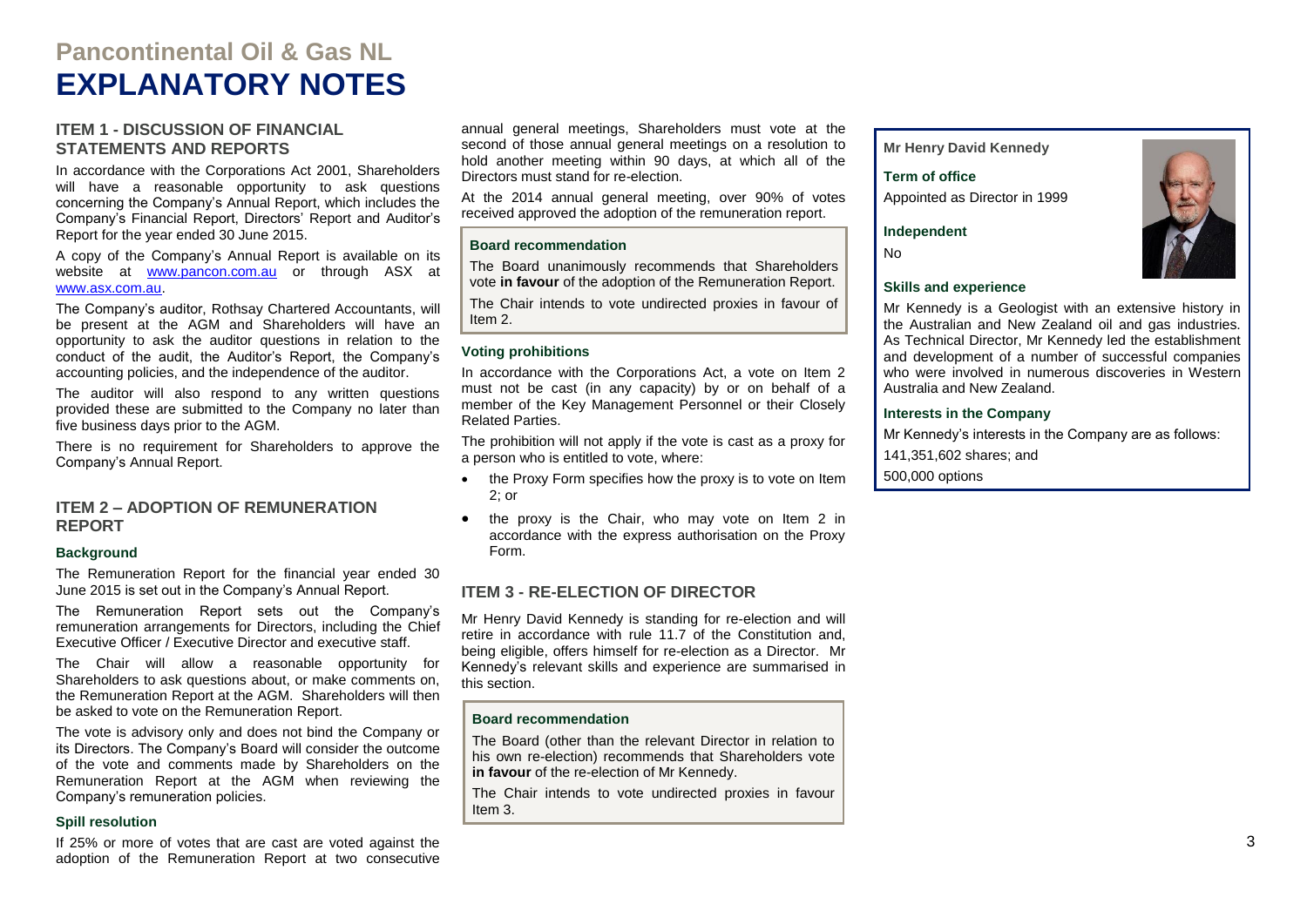#### **ITEM 4 – APPROVAL OF 10% PLACEMENT CAPACITY**

The Company seeks Shareholder approval under Listing Rule 7.1A to increase the Company's capacity to issue equity securities equivalent to 10% of the Company's ordinary securities in the 12 months proceeding the AGM (**10% Capacity**).

The 10% Capacity would be in addition to the existing capacity to issue equity securities equivalent to 15% of the Company's ordinary securities. **of issue**

#### **Purpose of approval**

Shareholder approval is being sought to provide the Company with the maximum flexibility to raise funds by issuing equity securities without the need for further Shareholder approval.

If the 10% Capacity is not approved, the Company may be required to obtain Shareholder approval at the time of an issue of securities, which may limit the Company's ability to take advantage of opportunities to raise equity capital.

Under Listing Rule 7.1A the Company must obtain Shareholder approval at the AGM to issue equity securities equivalent to 10% of the Company's ordinary securities in the 12 months following the approval.

The 10% Capacity must be approved by a Special Resolution, requiring approval of 75% of the votes cast by Shareholders present and eligible to vote (in person, by proxy, by attorney or, in the case of a corporate Shareholder, by a corporate representative).

The number of equity securities issued under the 10% Capacity will be determined in accordance with the formula set out in Listing Rule 7.1A.2.

#### **Details of the 10% Capacity**

- **Minimum**
- **issue price** the 10% Capacity at a price less than 75% of The Company will not issue securities under the VWAP for the securities in the same class, calculated over the 15 ASX trading days immediately before:
	- the date on which the price at which the securities are to be issued is agreed; or
	- if the securities are not issued within five trading days of the date in paragraph above, the date on which the securities are issued.

**Date of**  The 10% Capacity will expire on the earlier of:

30 November 2016; or

**issue**

• the date Shareholders approve a significant change to the nature or scale of the Company's activities under Listing Rule 11.1.2 or a disposal of the Company's main undertaking under Listing Rule 11.2.

**Purpose**  Shares may be issued for:

- cash consideration, to use the funds raised for exploration activities on the Company's African projects, the acquisition of new permits and for general working capital purposes; and
- non-cash consideration for the acquisition of new assets or resources. In such circumstances the Company may comply with the minimum issue price limitation under Listing Rule 7.1A.3 and will provide a valuation of the non-cash consideration as required by Listing Rule 7.1A.3.

The Company will comply with its disclosure obligations under Listing Rules 3.10.5A and 7.1A.4 in relation to any issue of securities under the 10% Capacity.

- **Allocation policy** The Company's allocation policy is dependent on the prevailing market conditions at the time of any proposed issue pursuant to the 10% Capacity. The identity of allottees will be determined on a case-by-case basis having regard to factors which may include:
	- the methods of raising funds which are available to the Company, including the time and market exposure associated with the various methods of raising capital applicable at the time of the raising;
	- the effect of an issue on the control of the Company;
	- the financial situation and solvency of the Company; and
	- advice from corporate, financial and broking advisers.

As at the date of this Notice, the allottees have not been determined. They may, however, include substantial Shareholders and/or new Shareholders who are not related parties or associates of a related party of the Company.

**Previous approval** At the Company's 2014 annual general meeting, Shareholders approved the Company's capacity to issue equity securities equivalent to 10% of

the Company's ordinary securities.

The approval given at the 2014 annual general meeting will expire on 28 November 2015.

As at the date of this Notice, the Company has not issued any securities under this additional capacity.

#### **Is there a risk of economic and voting dilution to you?**

There is a risk of economic and voting dilution to the ordinary security holders of the Company. There is a specific risk that:

- the market price for the Company's Shares may be significantly lower on the date of the issue than it is on the date of the AGM; and
- the securities may be issued at a price that is at a discount to the market price for the Company's Shares on the issue date,

which may have an effect on the amount of funds raised by the issue of the securities.

In addition to the current issued capital and market price, the table below shows the economic and voting dilution effect in circumstances where the issued capital has doubled and the market price of the Shares has halved.

The table also shows additional scenarios in which the issued capital has increased (by both 50% and 100%) and the market price of the Shares has decreased by 50% and increased by 50%.

| <b>Current market</b>     | Ś<br>0.004      |    |                    |    | <b>Dilution</b>    |   |                    |
|---------------------------|-----------------|----|--------------------|----|--------------------|---|--------------------|
| Variable 'A' in Listing   |                 |    | \$0.002            |    | \$0.004            |   | \$0.006            |
| <b>Rule 7.1A2</b>         |                 |    | 50% decrease in    |    |                    |   | 50% increase in    |
|                           |                 |    | <b>Issue Price</b> |    | <b>Issue Price</b> |   | <b>Issue Price</b> |
| <b>Current Variable A</b> | 10% Voting      |    | <b>Shares</b>      |    | <b>Shares</b>      |   | <b>Shares</b>      |
| 1.150.994.096             | <b>Dilution</b> |    | 115.099.410        |    | 115.099.410        |   | 115.099.410        |
| shares                    | <b>Funds</b>    |    |                    |    |                    |   |                    |
|                           | Raised          | \$ | 230,199            | Ś  | 460,398            | Ś | 690,596            |
| 50% increase in current   | 10% Voting      |    | <b>Shares</b>      |    | <b>Shares</b>      |   | <b>Shares</b>      |
| Variable A                | <b>Dilution</b> |    | 172,649,114        |    | 172,649,114        |   | 172,649,114        |
| 1,726,491,144             | <b>Funds</b>    |    |                    |    |                    |   |                    |
| shares                    | Raised          | \$ | 345,298            | \$ | 690.596            | Ś | 1,035,895          |
| 100% increase in current  | 10% Voting      |    | <b>Shares</b>      |    | <b>Shares</b>      |   | <b>Shares</b>      |
| Variable A                | <b>Dilution</b> |    | 230,198,819        |    | 230,198,819        |   | 230,198,819        |
| 2,301,988,192             | <b>Funds</b>    |    |                    |    |                    |   |                    |
| shares                    | Raised          | Ś  | 460,398            | Ś  | 920,795            | Ś | 1,381,193          |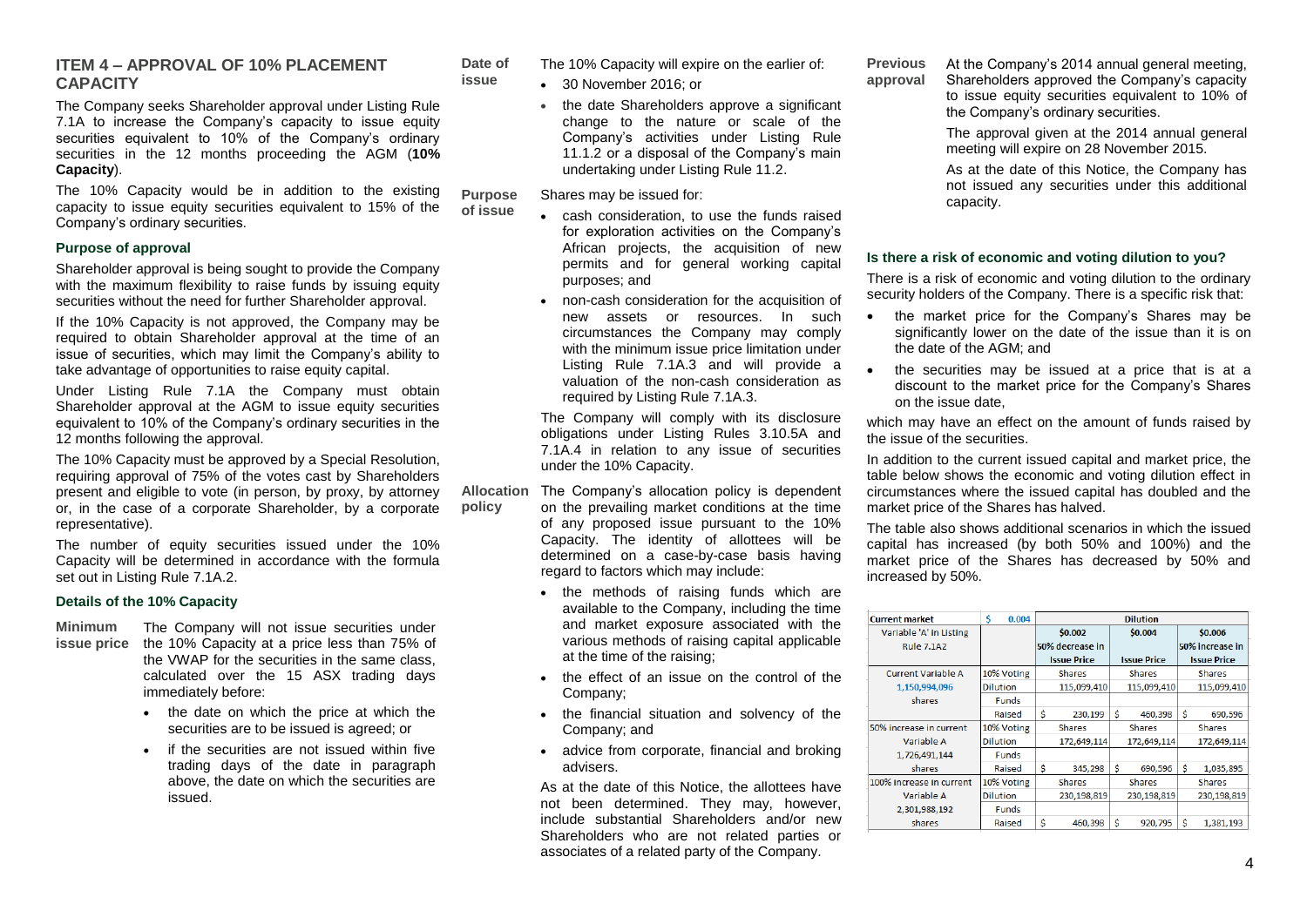#### **Assumptions and explanations**

- 1. The market price is [\$0.004], based on the closing price of the Shares of ASX on 2 October 2015.
- 2. The Company issues the maximum number of equity securities available under the 10% Capacity.
- 3. No options of other securities are exercised into Shares before the date of the issue of the equity securities.
- 4. The 10% voting dilution reflects the aggregate percentage dilution against the issued share capital at the time of issue.
- 5. The table does not show an example of dilution that may be caused to a particular Shareholder (taking into account that Shareholder's holding at the date of the AGM).
- 6. The table does not show the effect of issues under the 15% share issue capacity under the Listing Rules.
- 7. The issue of securities under the 10% Capacity consists only of Shares.
- 8. The issue price of the 10% Capacity used in the table does not take into account discount to market price (if any).

#### **Has the Company made or proposed any issues in the last 12 months?**

The Company has not issued any equity securities in the 12 month period preceding the date of this Notice.

#### **Voting exclusions**

The Company will disregard any votes cast on Item 4 by or on behalf of (including by proxy) a person who might participate in the proposed issue and any person who might obtain a benefit (except a benefit solely in the capacity of a holder of Shares) if Item 4 is passed, and any associates of those persons.

However, the Company need not disregard a vote if the vote is cast as proxy for a person who is entitled to vote:

- in accordance with the directions on the Proxy Form; or
- the Chair in accordance with a direction on the Proxy Form to vote as the proxy decides.

The persons eligible to participate in a proposed issue (if any) are not known by the Company at the date of the Notice. Accordingly, no Shareholders are currently excluded from voting on Item 4.

#### **Board recommendation**

The Board unanimously recommends Shareholders vote **in favour** of granting the Company the additional equity raising capacity equivalent to 10% of the Company's ordinary securities.

The Chair intends to vote undirected proxies in favour of Item 4.

#### **ITEM 5 – RENEWAL OF PROPORTIONAL TAKEOVER APPROVAL PROVISIONS IN CONSTITUTION**

In 2012 as part of the proposal to adopt a new constitution, shareholders approved the insertion of rule 5 "Approval Required for Proportional Takeover" (as set out in Annexure A to this Notice).

Under the Corporations Act 2001 the insertion of proportional takeover provisions ceases to apply at the end of 3 years. Accordingly, approval is now sought so that the proportional takeover provisions will continue to apply for a further 3 years.

Under the Corporations Act 2001, a company may include provisions in its constitution to enable it to refuse to register shares acquired under a proportional takeover bid unless a resolution approving the bid is passed by the shareholders.

Where the approval of Shareholders is sought to include proportional takeover provisions in a constitution, the Corporations Act 2001 requires the Company to provide Shareholders with an explanation of the proposed proportional takeover approval provisions. That information is set out below so that Shareholders may make an informed decision on whether to support or oppose the Resolution.

#### **What is a proportional takeover bid?**

A proportional takeover bid is a takeover bid where the offer made to each Shareholder is only for a proportion of that Shareholder's Shares.

Accordingly, if a Shareholder accepts in full the offer under a proportional takeover bid, the Shareholder will dispose of the specified portion of their Shares in the Company and retain the balance of the Shares.

#### **Effect of the provisions to be inserted**

If a proportional takeover bid is made to Shareholders of the Company, the board will be required to convene a meeting of Shareholders to vote on a resolution to approve the proportional takeover bid. That meeting must be held at least 14 days before the offer under the proportional takeover bid closes.

The resolution shall be taken to have been passed if a majority of Shares voted at the meeting, excluding the Shares of the bidder and its associates, vote in favour of the resolution. The Directors will breach the Corporations Act 2001 if they fail to ensure the approving resolution is voted on. However, if no resolution is voted on before the end of the 14th day before the close of the offer, the resolution will be deemed to have been passed. Where the resolution approving the offer is passed or deemed to have been passed, transfers of Shares resulting from accepting the offer will be registered provided they otherwise comply with the Corporations Act 2001, the ASX Listing Rules, the Settlement Operating Rules and the Company's Constitution. If the resolution is rejected, then in accordance with the Corporations Act, the offer will be deemed to be withdrawn.

The proportional takeover approval provisions do not apply to full takeover bids and only apply for three years after the date of adoption of the provisions. The provisions may be renewed for a further three year term, but only by a special resolution of Shareholders.

#### **Reasons for proposing the resolution**

The Directors consider that Shareholders should have the opportunity to include a proportional takeover approval provision in the new constitution.

Without the inclusion of such a provision, a proportional takeover bid for the Company may enable effective control of the Company to be acquired without Shareholders having the opportunity to dispose of all of their Shares to the bidder. Accordingly, Shareholders could be at risk of passing control to the bidder without payment of an adequate control premium for all their Shares whilst leaving themselves as part of a minority interest in the Company.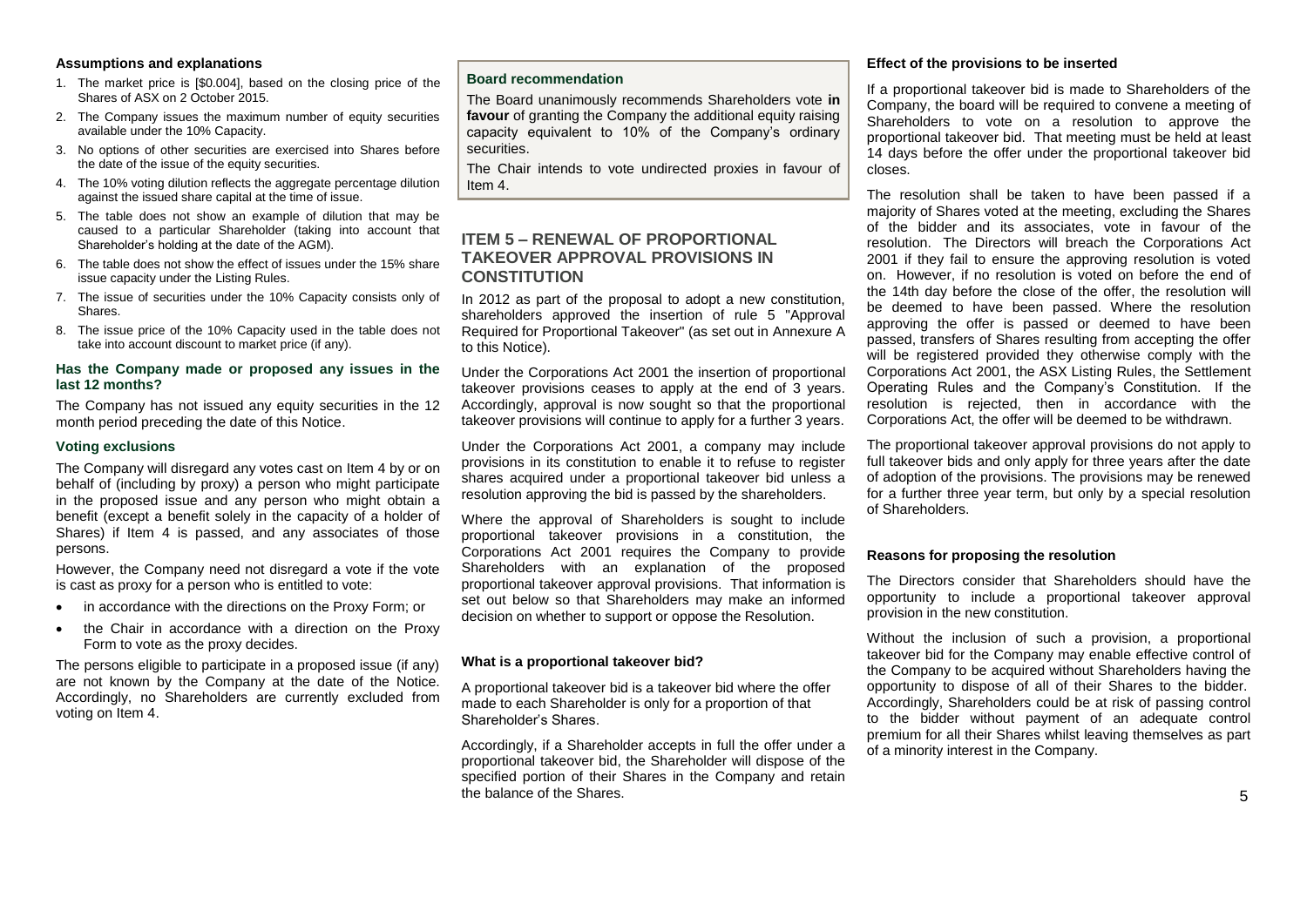The proposed provision deals with this possibility by providing that if a proportional takeover bid is made for Shares in the Company, Shareholders must vote on whether or not a proportional takeover bid should be permitted to proceed.

The benefit of the provision is that Shareholders are able to decide collectively whether the proportional offer is acceptable in principle and it may ensure that any partial offer is appropriately priced.

#### **No knowledge of present acquisitions proposals**

As at the date on which this Explanatory Statement is prepared, no Director is aware of a proposal by any person to acquire, or to increase the extent of, a substantial interest in the Company.

However, the Directors are aware of recent M&A activity in the region in which the Company's assets are located.

#### **Potential advantages and disadvantages for the Directors and Shareholders of the Company**

#### *Advantages:*

The inclusion of the proportional takeover approval provision will enable the Directors to formally ascertain the views of Shareholders in respect of a proportional takeover bid. Without such provisions, the Directors are dependent upon their perception of the interests and views of Shareholders. Other than this advantage, the Directors consider that insertion of such a provision has no potential advantages or potential disadvantages for them as they remain free to make a recommendation on whether a proportional takeover offer should be accepted.

The Directors consider that inserting a proportional takeover approval provision will benefit all Shareholders in that they will have an opportunity to consider a proportional takeover bid and then attend or be represented by proxy at a meeting of Shareholders called specifically to vote on the proposal. Accordingly, Shareholders will be able to prevent a proportional takeover bid proceeding if there is sufficient support for the proposition that control of the Company should not be permitted to pass under the proportional takeover bid.

The provisions may also help Shareholders avoid being locked in as a minority with one majority Shareholder. In addition, increasing the bargaining power of Shareholders may ensure that any partial offer is adequately priced. Furthermore, knowing the view of Shareholders assists each individual Shareholder in assessing the likely outcome of the proportional takeover bid and whether to accept or reject that bid.

#### *Disadvantages:*

As to the possible disadvantages to Shareholders of inserting a proportional takeover approval provision, it may be argued that the proposal makes a proportional takeover bid more difficult and that such proportional takeover bids will therefore be discouraged. The chance of a proportional takeover bid being successful may be reduced. In turn, this may reduce the opportunities which Shareholders may have to sell all or some of their Shares at a premium to persons seeking control of the Company. Such a provision may also be considered an additional restriction on the ability of individual Shareholders to deal freely in their Shares.

#### **Board recommendation**

On balance, the Board consider that the possible advantages outweigh the possible disadvantages such that insertion of a proportional takeover approval provision is in the interests of Shareholders.

The Board recommends that Shareholders vote in favour of Item 5. Each Director intends to vote all the Shares controlled by him in favour of the Resolution.

If this resolution is approved, the proportional takeover approval provisions will continue to apply for a further 3 years from the date of the meeting.

The Chair intends to vote undirected proxies in favour of Item 5 .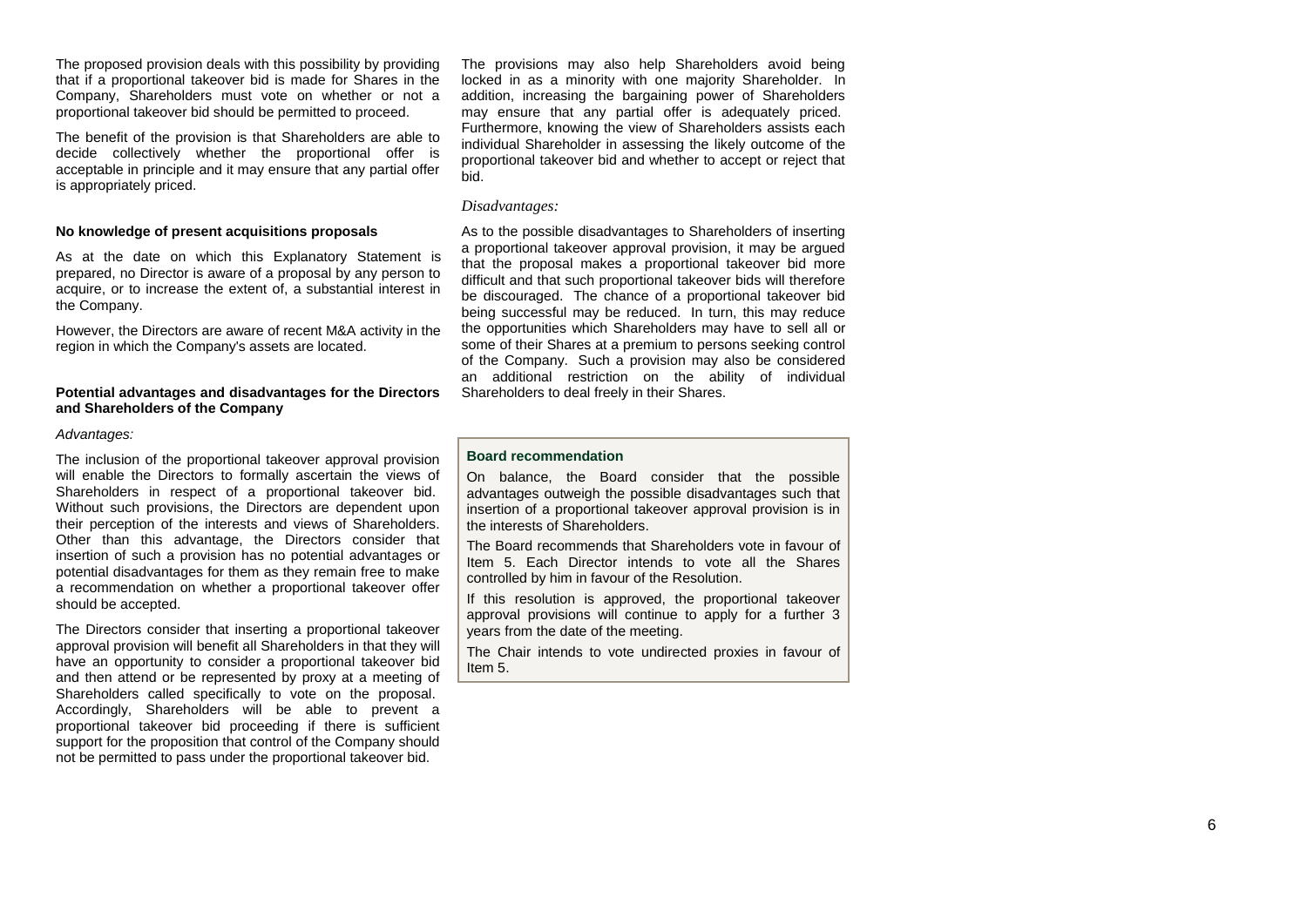## **Pancontinental Oil & Gas NL GLOSSARY**

| 10% Capacity              | The additional 10% Share capital<br>the Company may issue on top of<br>the existing right to issue equity<br>securities equivalent to 15% of the<br>Company's Shares, subject to                                                                                     | <b>Closely</b><br><b>Related Party</b>     | A closely related party, meaning a<br>spouse or child of the member; a<br>child of the member's spouse, a<br>dependent of the member or the<br>member's spouse; anyone else who | <b>Listing Rules</b><br>Notice or<br>Notice of<br><b>Meeting</b> | The listing rules of the ASX.<br>The Notice of Meeting and the<br><b>Explanatory Notes.</b>                     |
|---------------------------|----------------------------------------------------------------------------------------------------------------------------------------------------------------------------------------------------------------------------------------------------------------------|--------------------------------------------|---------------------------------------------------------------------------------------------------------------------------------------------------------------------------------|------------------------------------------------------------------|-----------------------------------------------------------------------------------------------------------------|
|                           | Shareholder approval.                                                                                                                                                                                                                                                |                                            | is one of the member's family and<br>may be expected to influence the<br>member or be influenced by the                                                                         | Ordinary<br><b>Resolution</b>                                    | A resolution that must be passed by<br>at least 50% of the votes cast by<br>Shareholders being in favour of the |
| A\$ or \$                 | Australian dollars.                                                                                                                                                                                                                                                  |                                            |                                                                                                                                                                                 |                                                                  |                                                                                                                 |
| <b>Annual Report</b>      | The financial report, Directors'<br>report and auditors report for the<br>Company for the year ended 30                                                                                                                                                              |                                            | member in the member's dealings<br>with the Company; or a company<br>the member controls.                                                                                       | <b>Proxy Form</b>                                                | resolution.<br>The proxy form included with this<br>Notice.                                                     |
| <b>AGM or Annual</b>      | June 2015.<br>The Annual General Meeting of<br>Shareholders of the Company to be<br>held at The Park Business Centre,<br>45 Ventnor Avenue, West Perth,<br>Western Australia 6005 on Monday,<br>30 November 2015 at 9.30am<br>(AWST), or any adjournment<br>thereof. | <b>Company</b> or<br><b>Pancontinental</b> | Pancontinental Oil & Gas NL (ABN<br>95 003 029 543).                                                                                                                            | <b>Remuneration</b><br>Report                                    | The remuneration report forming<br>part of the Directors' report in the                                         |
| General<br><b>Meeting</b> |                                                                                                                                                                                                                                                                      | <b>Constitution</b>                        | The Company's constitution.                                                                                                                                                     |                                                                  | Annual Report.                                                                                                  |
|                           |                                                                                                                                                                                                                                                                      | <b>Corporations</b><br>Act                 | Corporations Act 2001 (Cth).                                                                                                                                                    | <b>Share</b>                                                     | A fully paid ordinary share in the<br>capital of the Company.                                                   |
|                           |                                                                                                                                                                                                                                                                      | <b>Director</b>                            | A director of the Company.                                                                                                                                                      | <b>Shareholder</b>                                               | Any people holding a Share in the                                                                               |
|                           |                                                                                                                                                                                                                                                                      | <b>Explanatory</b><br><b>Notes</b>         | The Explanatory Notes attached to<br>the Notice of Meeting.                                                                                                                     | <b>Special</b>                                                   | Company's share register.<br>A resolution that must be passed by                                                |
| <b>ASX</b>                | ASX Limited (ABN 98 008 624 691),<br>or as the context requires, the<br>financial market operated by it.                                                                                                                                                             | <b>Item</b>                                | Each resolution set out in the Notice<br>of Meeting.                                                                                                                            | <b>Resolution</b>                                                | at least 75% of the votes cast by<br>Shareholders being in favour of the<br>resolution.                         |
| <b>AWST</b>               | Australian Western Standard Time.                                                                                                                                                                                                                                    | Key                                        | Key management personnel, which                                                                                                                                                 | <b>Voting Record</b>                                             | 5.00pm (AWST)<br>on Friday, 27                                                                                  |
| <b>Board</b>              | The board of Directors of the                                                                                                                                                                                                                                        | Management<br><b>Personnel</b>             | has the same meaning as in the<br>Australian accounting standards.                                                                                                              | <b>Date</b>                                                      | November 2015.                                                                                                  |
|                           | Company.                                                                                                                                                                                                                                                             |                                            | Broadly, this includes those persons                                                                                                                                            | <b>VWAP</b>                                                      | Volume Weighted Average Price.                                                                                  |
| Chair                     | The chair of the Annual General<br>Meeting.                                                                                                                                                                                                                          |                                            | authority for planning,<br>with the<br>controlling the<br>directing<br>and                                                                                                      |                                                                  |                                                                                                                 |

any Directors.

activities of the Company (whether directly or indirectly), and includes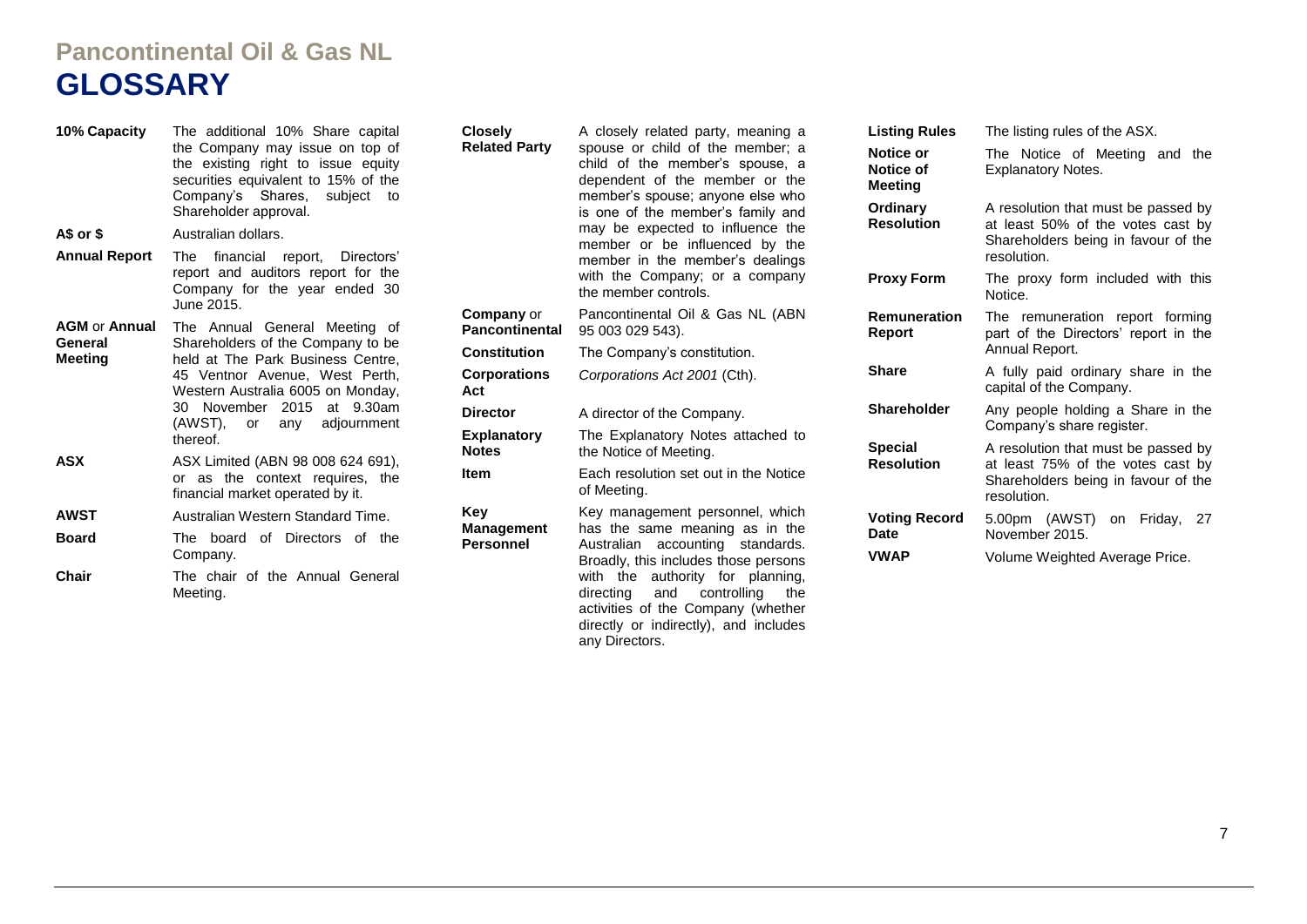### **ANNEXURE A**

#### **1. Approval required for proportional takeover**

**1.1 Definitions**

In this **rule 5**:

**Approving Resolution** means a resolution of Eligible Shareholders approving a Proportional Takeover.

**Deadline** means the day which is the 14th day before the last day of the bid period for a Proportional Takeover.

**Proportional Takeover** means offers for shares made under a proportional takeover bid within the meaning of the Corporations Act.

**Eligible Shareholder** means a person (other than the bidder or an associate of the bidder) who, as at the end of the day on which the first offer under a Proportional Takeover was made, held shares in the class of shares to which the Proportional Takeover relates.

#### **1.2 Transfer not to be registered**

The registration of a transfer giving effect to a contract resulting from the acceptance of an offer made under a Proportional Takeover is prohibited unless and until an Approving Resolution is passed (or is taken to have been passed) in accordance with this Constitution.

#### **1.3 Approving Resolution**

- (a)Where offers have been made under a Proportional Takeover, the directors must, before the Deadline, convene a meeting of the Eligible Shareholders to vote on the Approving Resolution for the purpose of considering and, if thought fit, passing a resolution to approve the Proportional Takeover.
- (b)The provisions of this Constitution relating to general meetings apply, with such modification as is necessary, to a meeting convened under this **rule 5.3** as if that meeting were a general meeting.
- (c) Any vote cast on an Approving Resolution by the bidder or any of its associates will be disregarded.
- (d)An Approving Resolution that has been voted on is taken to have been passed if the proportion that the number of votes in favour of the resolution bears to the total number of votes on the resolution is greater than 50%, and otherwise is taken to have been rejected.
- (e)If an Approving Resolution is voted on in accordance with this **rule 5.3** before the Deadline, a director or a secretary must, on or before the Deadline, give the bidder and the Exchange (if required) notice stating that an Approving Resolution has been voted on and whether it was passed or rejected.
- (f) If no Approving Resolution has been voted on in accordance with this rule as at the end of the day before the Deadline, an Approving Resolution is taken, for the purposes of this rule **5**, to have been passed in accordance with those provisions.

#### **1.4 Cessation of effect**

**Rules 5.1 to 5.3** cease to have effect at the end of three years after:

(a)where those rules have not been renewed since their adoption, the date on which those rules were adopted by the Company; or

(b) if those rules have been renewed since their adoption, the date on which they were last renewed.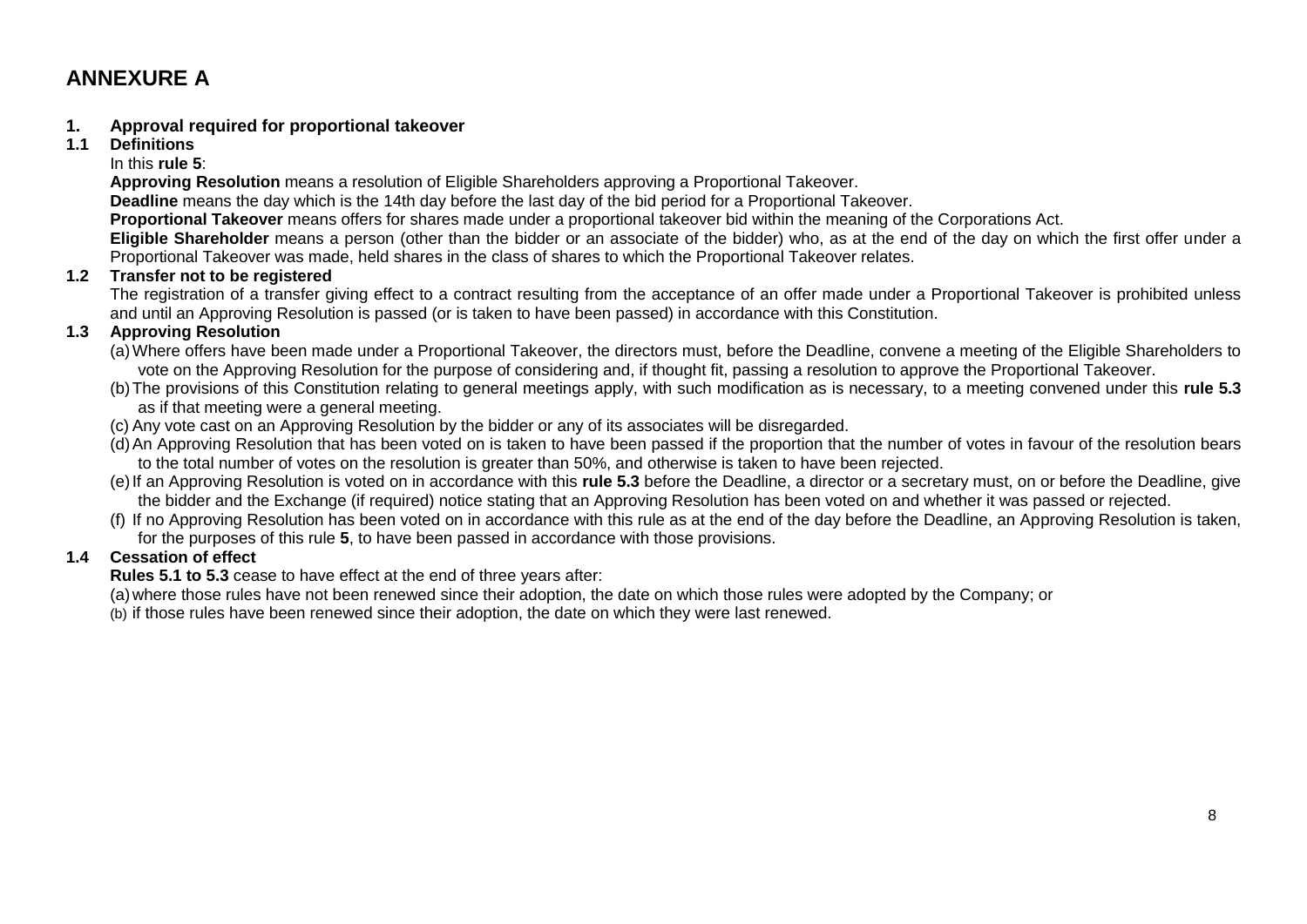I/We being a member/s of **Pancontinental Oil & Gas NL** and entitled to attend and vote hereby appoint



If you are not appointing the Chair of the AGM as your proxy please write here the full name of the individual or body corporate (excluding the registered securityholder) you are appointing as your proxy.

or failing the individual or body corporate named, or if no individual or body corporate is named, the Chair of the AGM, as my/our proxy at the **Annual General Meeting of Shareholders of Pancontinental Oil & Gas NL ABN 95 003 029 543 to be held at The Park Business Centre, 45 Ventnor Avenue, West Perth, Western Australia 6005 on 30 November 2015 at 9:30am (AWST)** and at any adjournment or postponement of that meeting, to act on my/our behalf and to vote in accordance with the following directions or if no directions have been given, as the proxy sees fit.

**Chair authorised to exercise proxies on remuneration related resolutions (Item 2):** Where I/we have appointed the Chair as my/our proxy (or the Chair becomes my/our proxy by default), I/we expressly authorise the Chair to exercise my/our proxy in respect of Item 2 (except where I/we have indicated a different voting intention below) and acknowledge that the Chair may exercise my/our proxy even though Item 2 is connected directly or indirectly with the remuneration of a member of Key Management Personnel.

**Important for Item 2 – If the Chair of the AGM is your proxy or is appointed as your proxy by default:** If you wish to give the Chair specific voting directions on Item 2, you should mark the appropriate box opposite Item 2 (directing your proxy to vote 'for', 'against' or to 'abstain' from voting). If you have appointed the Chair as your proxy (or the Chair becomes your proxy by default), and you do not mark the boxes above, you are expressly authorising the Chair to vote in favour of Item 2, as appropriate (see above).

The Chair of the AGM intends to vote all available proxies in favour of each Item.

| <b>ITEM</b> | <b>RESOLUTIONS</b>                                                      | <b>FOR</b> | <b>AGAINST</b> | <b>ABSTAIN</b> |
|-------------|-------------------------------------------------------------------------|------------|----------------|----------------|
| 2           | Adoption of Remuneration Report                                         |            |                |                |
| 3           | Re-election of Mr HD Kennedy as Director                                |            |                |                |
| 4           | Approval of 10% placement capacity                                      |            |                |                |
| 5           | Renewal of Proportional Takeover Approval<br>Provisions in Constitution |            |                |                |
|             |                                                                         | 2015       |                |                |

Please sign on the reverse of this form. If the member is a company, it must sign in accordance with its constitution.